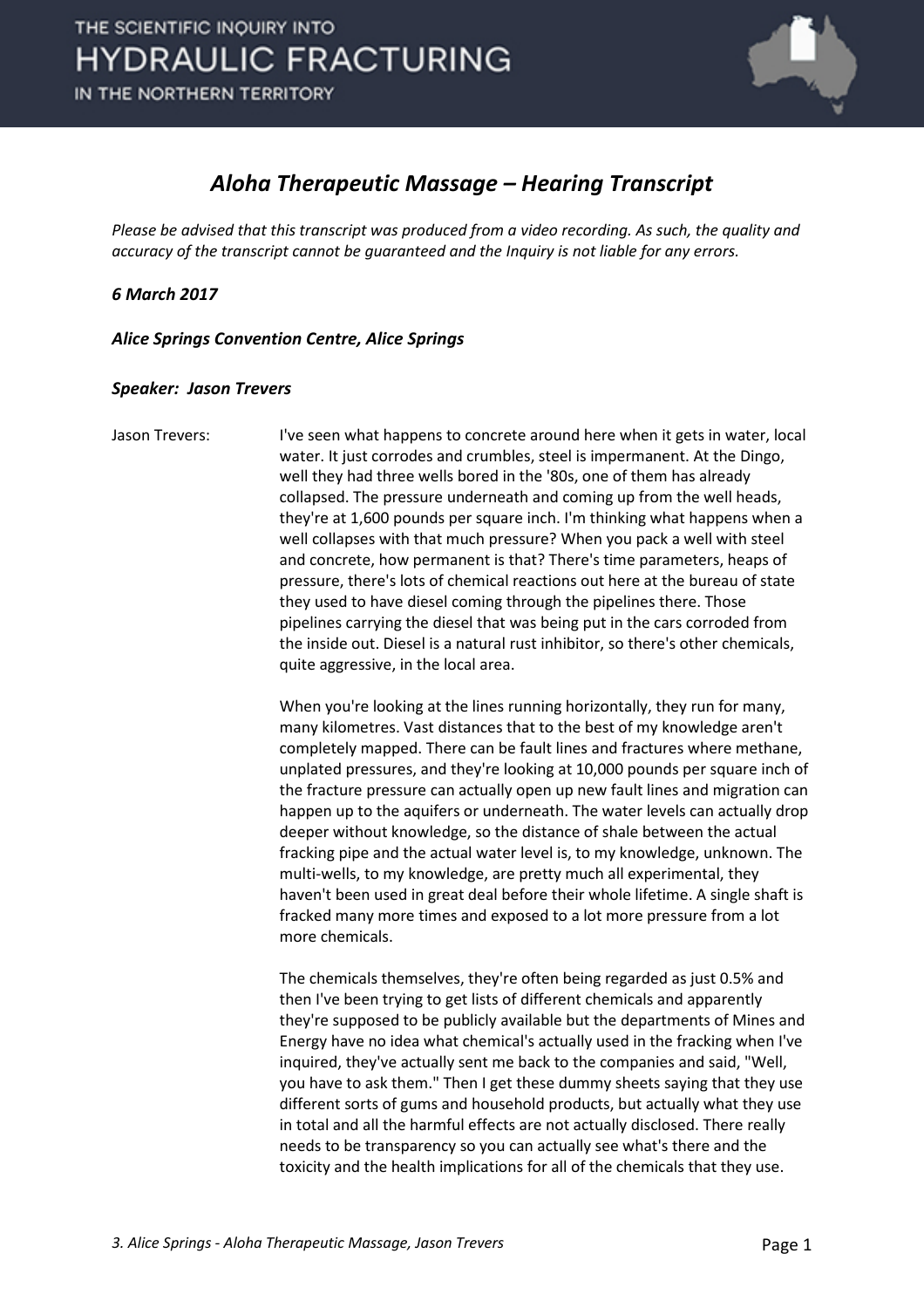

BTEX chemicals are banned in Northern Territory and diesel is a common chemical that's being used in fracking, it's relatively cheap and does what they want it to do and they can store vast amounts of diesel on premises for trucks and different things, but it's very hard to regulate if they want to put the diesel into the fracking fluid and if they bring it up and you test in the containment points that hey, there's BTEX chemicals, they can say, "Hey, BTEX chemicals are in the ground." Of course there's naturally occurring BTEX chemicals all through the ground, so even though the BTEX chemicals are banned, there's a very good chance that they're going to end up in the containment ponds along with a whole list of other different chemicals, like cyanide, mercury, lead, uranium, all these unknowns deep under the surface.

It's often described as only 0.5%, but when you actually look at the total volumes, say I'm a 20 stage fracker with 40 megaliters, you're looking at using 200,000 litres of chemicals for one well and one frack. If that well is fracked 10 times, there's a potential for 2 million litres of water. Knowing you're looking at tens of thousands of wells, the figures of pure chemicals alone in the landscape is astronomical ... and yeah, often up to 50%, so that's just a massive, massive problem. How do you treat that amount of water with this chemical cocktails where under pressure and heat you don't know what sort of chemical compounds can be produced, what you've got to betreating for. I'm not certain that there's enough technology available to actually test for all the chemicals that are potentially there, let alone treat them all.

It would also be really good to find out which chemicals are water soluble.

This is ... those two you've probably heard all before. The air and dust pollution is also a concern, but rain contamination is something that I've also been aware of. Over in Europe there has been large documentations of what happened when on the west of Europe were releasing all the chemicals from their factories but then we had acid rain on the east of Europe. In 2007, here in Alice Springs, we had a big rainstorm after a big dry period. Normally after a big rain you see the desert flourish and heaps of growth. I was out running in all different areas and started to notice the desert was really sick. The plants were dying or just struggling, big trees, little trees. At the same point in time my swimming pool turned green and it had twice the amount of chlorine that it needed to actually be healthy. Went to the pool shop there, "We don't know what's going on." All the pools in town were going green. Eventually they found out that there was phosphates. These phosphates are being picked up through the fields in Western Australia, transferring in clouds and dumped in large concentrations in Alice Springs.

Since 2007, phosphates have been in the area, picked up in dust and other sort of rains, but migration and concentration of dust and chemicals can actually fall down in rain. Yeah, it's not just a local problem. You've got silica in the dust, locally. I've watched a video of a family in Western Australia who moved in the country, to have a nice, healthy living, grow their own veggies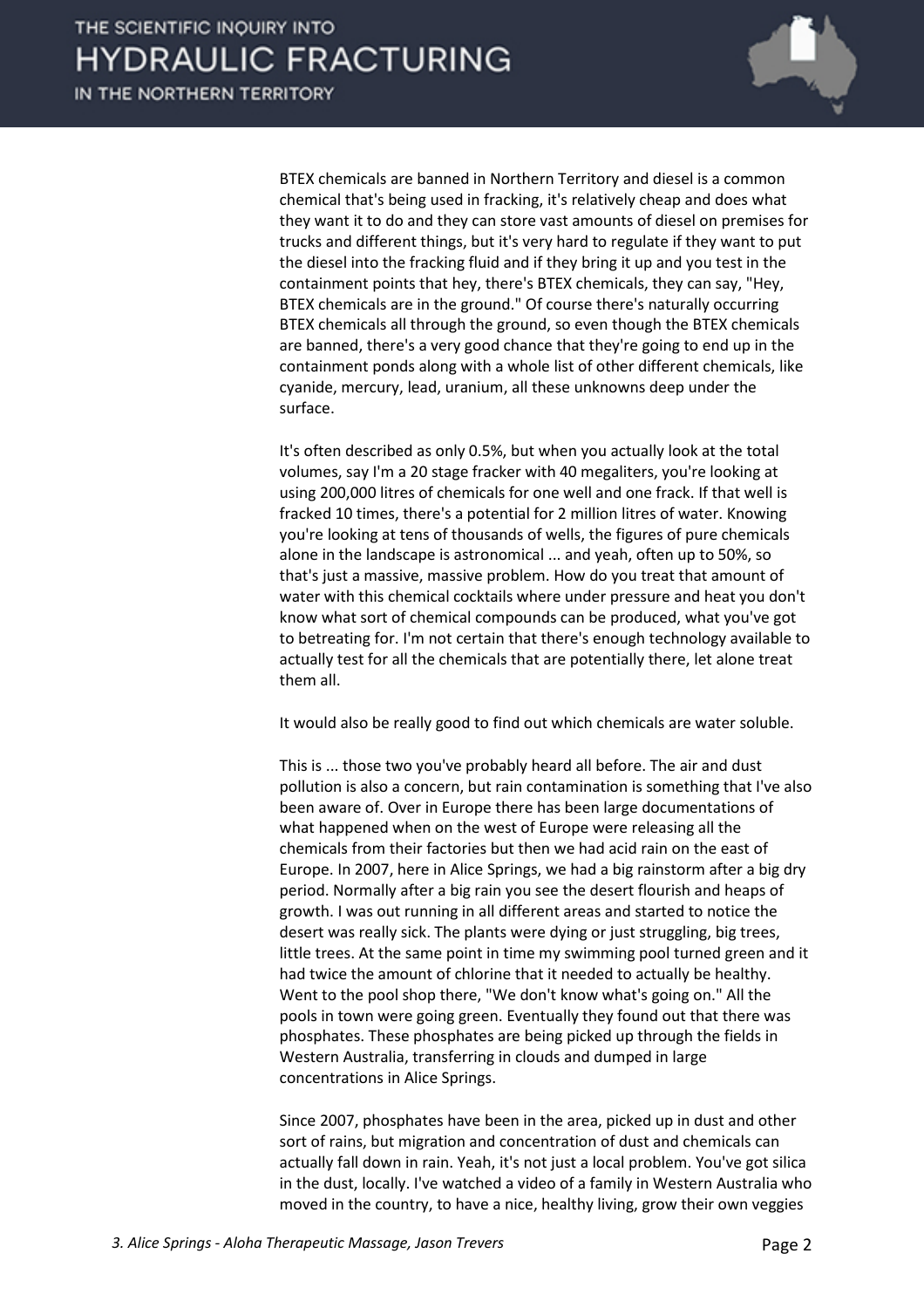

and during that time the fracking came in and one of the techniques they used was using the wastewater, the product water, for dust suppression all over the roads. When that concentrated and dried it actually blew all though their area. They were incredibly sick, going to the doctor's quite regularly. They even had a pretty new car and the corrosive aspect of the dust just destroyed the paintwork of the car.

I drink keg water myself and I would be very concerned about also drinking the underground water, potential contamination, but water from my roof. We've had dust migration for thousands of kilometres where big, red dust storms have blown over the east coast and even across to New Zealand. There's the Peko tailings dust in Tennant Creek, which the Department of Mines and Energy have actually admitted it was a health risk and concern to the residents of Tennant Creek.

Yeah, I really think if you had to go ahead, dust suppression should be completely banned; but reading the Northern Territory Government's ... what was it called? Guidelining Principles, they actually said that treated water can be used for dust suppression, to be put into the streams for irrigation and crop feeding. The biggest question: how do you treat that volume of water with that amount of chemicals? Potentially with the scale that has been talked about, there's potentially millions of Olympic swimming pools of water, or many times the volume greater than the Sydney Harbour. Does the technology exist to remove all these contaminants, can reverse osmosis remove everything? Example: radiation. Would it be economical for the volumes? There's a few questions that go through my mind.

This area is also prone to earthquakes. One of the biggest earthquakes in Australian recorded history is being said to be the 1988 one that happened near Tennant Creek. That earthquake actually bent our gas pipeline like an "S" going from Alice Springs up to Darwin. I read that there was also a few earthquakes around Tennant Creek earlier on this year, in January. That's not the only ones, the Amadeus Basin also has their fair share of earthquakes and sometimes quite significant on the Richter Scale, but insignificant in infrastructure damage because there is none out there at this stage, but it also opened up ... Then you get the impact of increased earthquakes being associated with fracking. So as all of a sudden shale is fracked and pushed it is easy to see how that could actually increase potential for earthquakes. When you're looking at rigid wells of concrete and steel, the integrity during earthquakes is, in my mind, not that safe.

My primary wish is that it be banned. I just can't see the potential for benefit for Alice Springs and the community. We have all the risk, who has the benefit? Maybe offshore investors. If it was to go ahead, we'd just need better baseline data. There's nothing really we can collect with, like Jimmy (Cocking) was saying, on a lot of different areas. But air, water, soil, methane emissions, cite local towns and communities. If it had to go ahead, free testing for local people who test their water or other different things, or from a farmer. Really, it shouldn't be up to us to monitor the environmental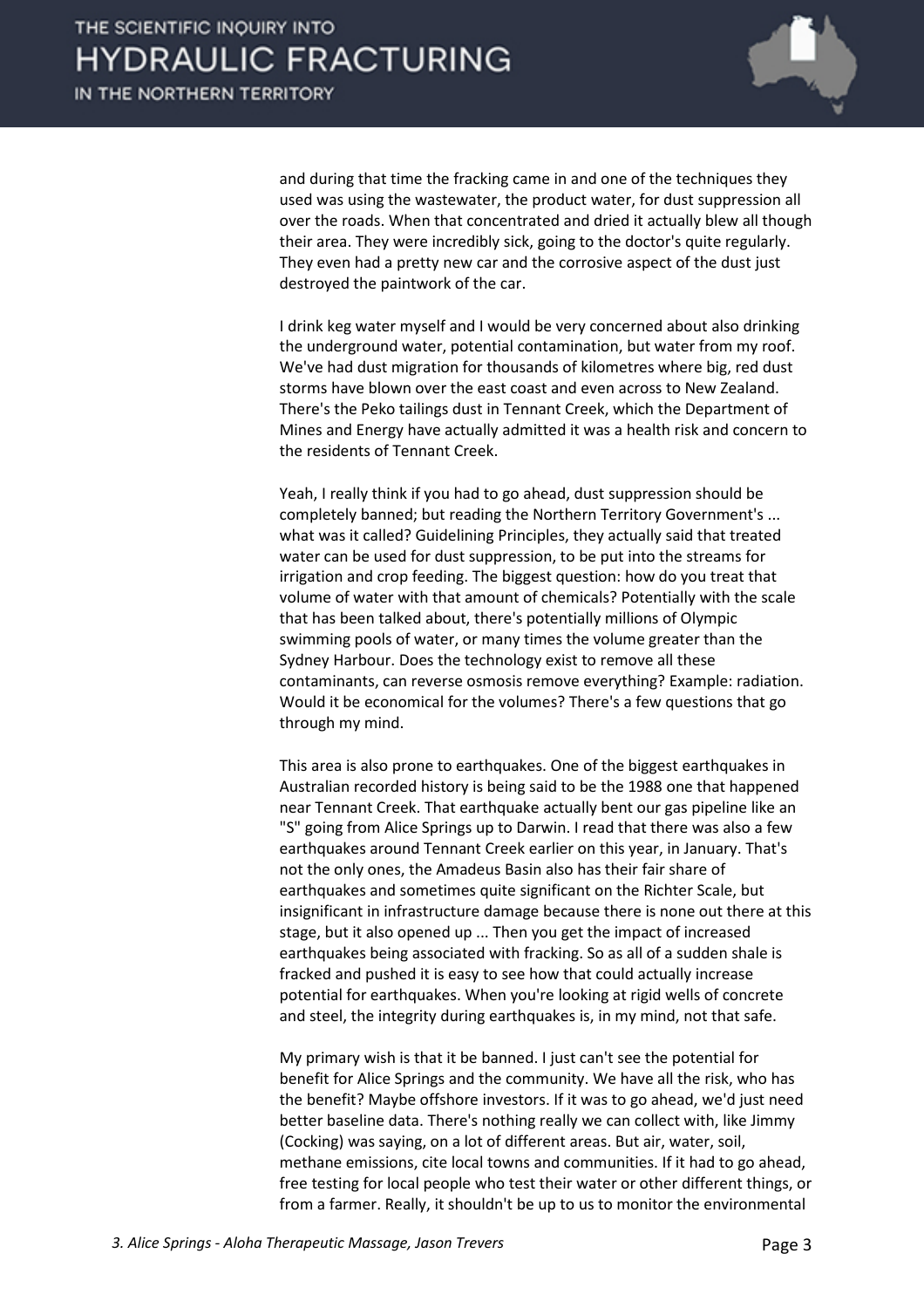

impacts. I foresee if it was to go ahead, we'd need to put a levy or environmental monitoring.

I'm not sure of the price of these wells, but I think that they go well into the millions, so if you put a couple of percent tax on it or a 1- or \$200,000 per well for an external, non-industry, non-government agency to monitor well integrity, soil, water testing. Regulations just need to be increased. Triple lining the pits, which are quite a risk of leaking as well. You've got to have monitors underneath. It needs regulation. Santos in the Pillbura were caught having leaked uranium and arsenic into the water. Again, that had been fined \$1,500. It was just a joke that such an industry had that little pressure put on them environmentally because the cost of actually fixing the mine or doing anything just out of the gates ... These industries aren't here to look after our environment. These industries are here to make money and make shareholders happy. It's really naïve to just think that they're going to do the right thing when it's going to cost them more.

I also thought maybe 24-hour cameras to monitor the pits and things with solar connection, and that has to be made publicly available, of chemicals usage, types of chemicals and transfer of it. This industry has a culture and history for being rogue cowboys. There's been many evidences where things have not been done correctly. One of these was Java where toxic mud had been spewing out of one of the incorrectly fracked wells and hundreds of thousands of people and multiple communities being displaced. You've got the Mexico disaster, you've got many, many other ones that aren't as famous. I have had clients come through that had worked on the different sort of wells in the territory. One was at Lucy Creek where the actual well was fracked incorrectly and they had to re-pull up the casings. It's a high pressure industry, there's a lot of pressure on people. It was not done well at all.

Another industry that wasn't involved in fracking but also part of the mining industry, which just illustrates the environmental impact here, is out at Jervis where the copper mine was. They were drilling out there and just digging holes in the dirt with their drilling fluids non-lined and just letting it sit there. Then that was actually just being pumped into the ground, but they didn't know when they actually hit the water table, because the water's streaming up. So they're pumping driven fluids directly into ground table waters and, yeah, it's just not good. We've got Palm Valley, the water from there that has been fracked is coming up in salt brine water. That is getting trucked and palmed out to the Tanami and released into salt lakes out there by the truck full. Just no benefits to the local community and ... I'd like to see more taxes, well ...

Hon. Justice

Rachel Pepper: Thank you very much, Mr. Trevers. You've raised a lot of good points and I do want to open up the questions for the panel, give them the opportunity for some questions.

Jason Trevers: Yep.